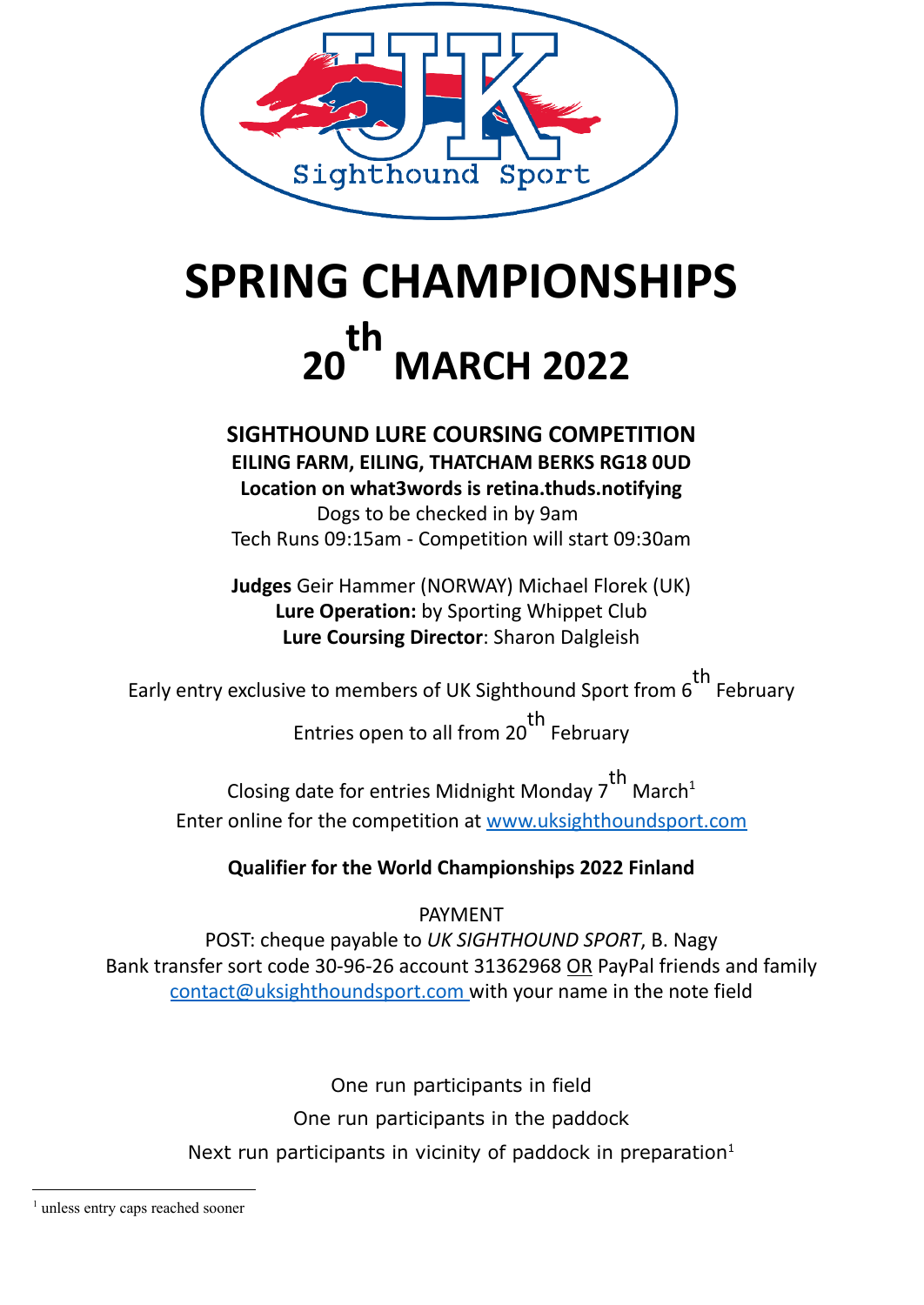

The Starter will be two metres behind owners and will shout GO to start

Owners are responsible for removing all of their rubbish from the location. Bins will not be provided for this event.

#### \* ENTRY FEES \*

All classes: Members £8.00 first dog, £6 each extra dog Non-Members: £15.00 first dog, £12.50 each extra dog

Not for Competition: £1.00 (over 4 calendar months of age)

Electronic Catalogues: £2.00 pre-paid with entries

Adverts: £5.00 Full page; £3.50 Half page

Raffle: £5.00 per ticket

Rosette Fund Donation: Donations gratefully received and

acknowledged in the catalogue.

## **LURE OPERATION**

by Sporting Whippet Club, over ground, drag lure pulled around pulleys.

## **TERRAIN**

Grass farm field

## **COURSE LENGTH**

600m - 1000m all breeds.

## UK SIGHTHOUND SPORT

Chairman: Sharon Dalgleish Secretary: Bernadett Nagy

Treasurer: Gill McLatchie Registrar: Lina Hoggren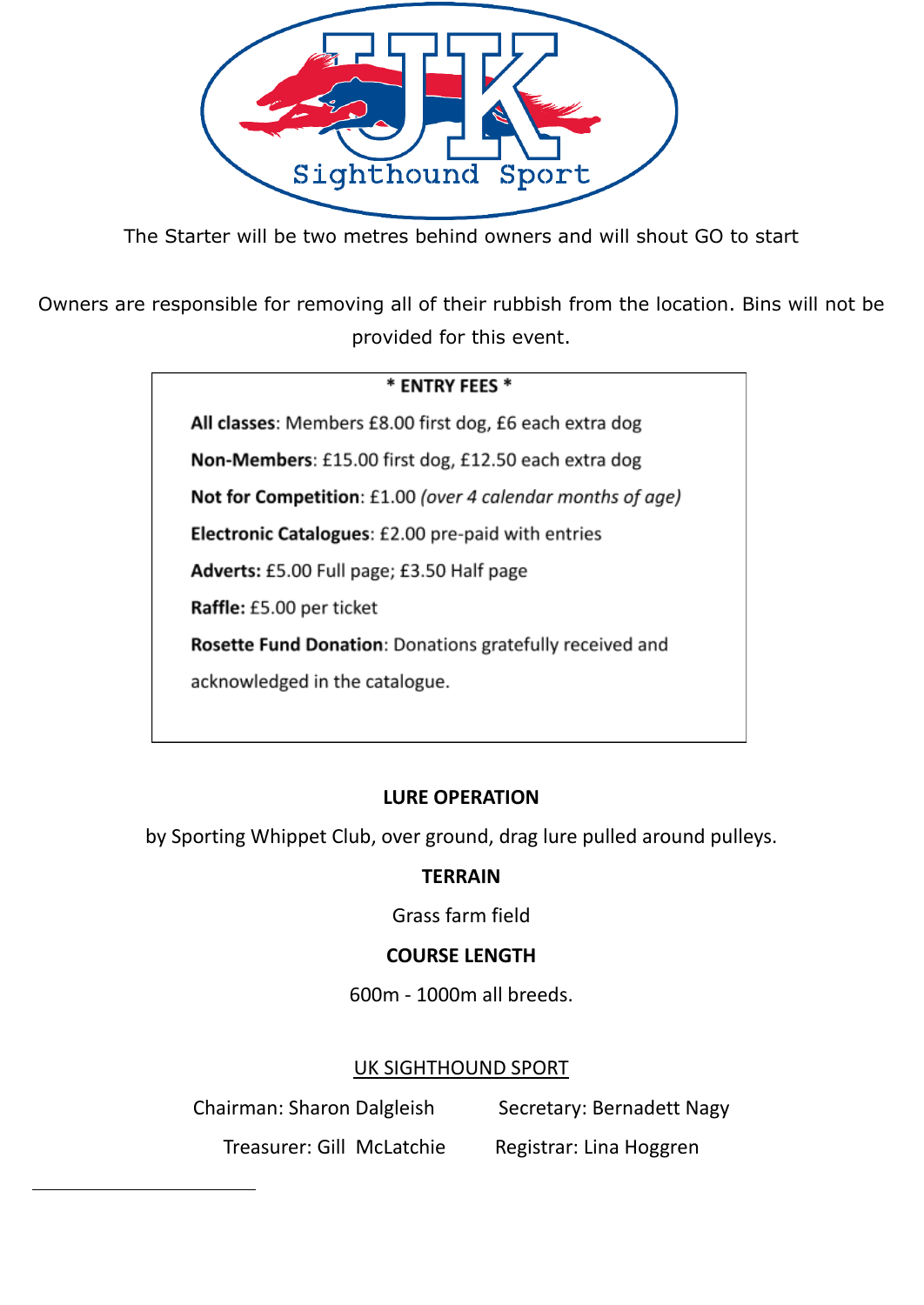

#### **CLASSES**

Afghan Hound Bitch

- Afghan Hound Do
- Saluki Bitch
- Saluki Dog
- Borzoi Bitch
- Borzoi Dog
- Deerhound Bitch
- Deerhound Dog
- Irish Wolfhound Bitch
- Irish Wolfhound Dog
- Greyhounds Bitch
- Greyhounds Dog
- Whippet Bitch (STANDARD)
- Whippet Dog (STANDARD)
- Whippet Bitch (SPRINTER)
- Whippet Dog (SPRINTER)
- Magyar Agar Bitch
- Magyar Agar Dog
- Italian Greyhound Bitch (STANDARD)
- Italian Greyhound Dog (STANDARD
- Italian Greyhound Bitch (SPRINTER) Italian Greyhound Dog (SPRINTER) Azawakh Bitch Dog Azawakh Dog Sloughi Bitch Sloughi Dog Chart Polski Bitch Chart Polski Dog Spanish Galgo Bitch Spanish Galgo Dog Pharaoh Hound Bitch Pharaoh Hound Dog Cirneco dell'Etna Bitch Cirneco dell'Etna Dog Ibizan Hound Bitch Ibizan Hound Dog Podenco Canario Bitch
- Podenco Canario Dog
- Not For Competition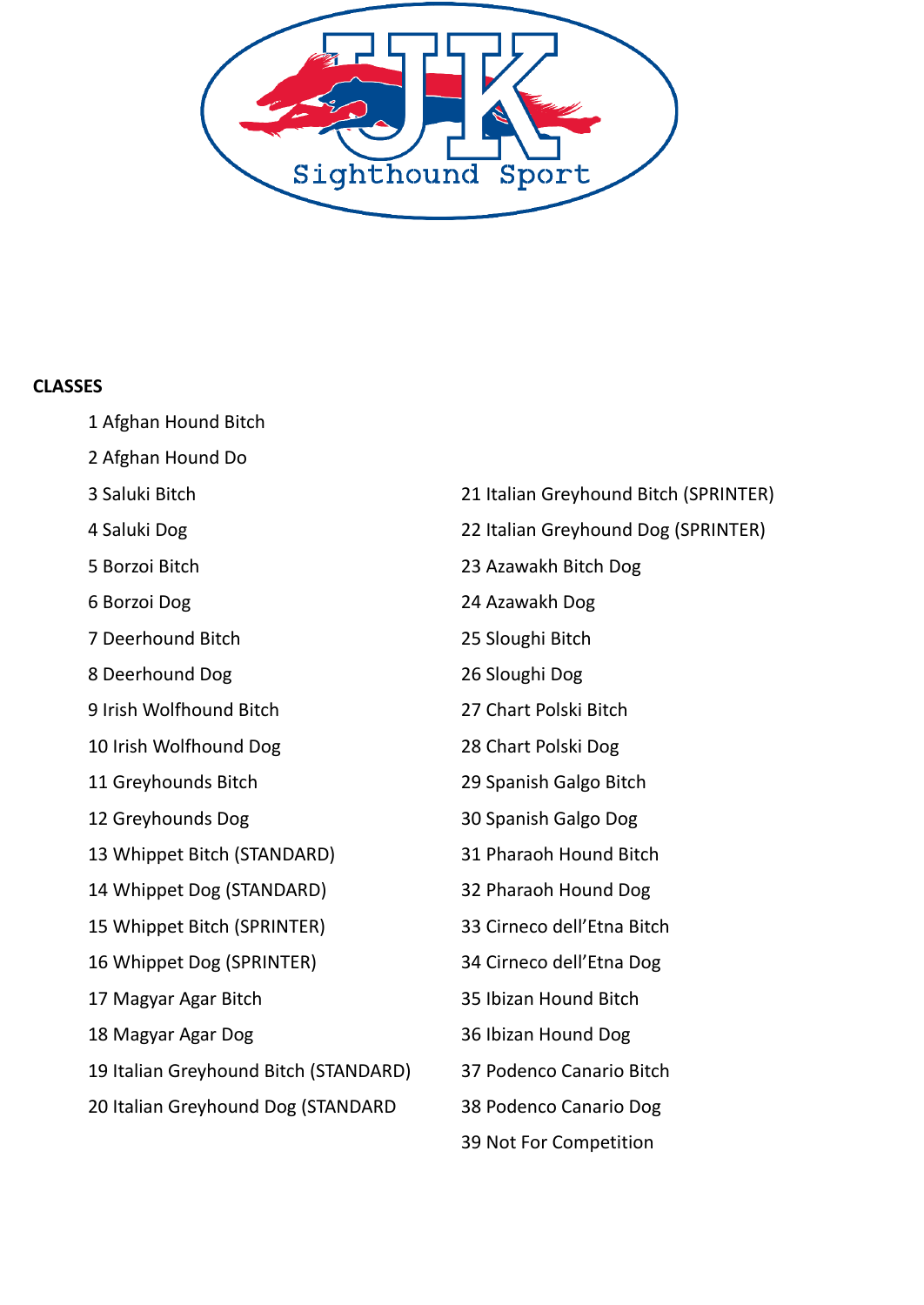

## PLEASE NOTE

Entries will be capped at this competition at thirty per breed and ninety in total. For these purposes, 'Sprinters' are classified as separate breeds. Breed caps may be lifted seven days before closing date, should the overall cap not be reached first. Any entries received after the cap has been reached will not be accepted.

If there are less than six dogs of one sex per breed, both sexes of that breed will compete together.

## **CLASS DEFINITIONS**

Minimum age: Fifteen months on the day of competition for all whippets, Italian greyhounds and Cirneco Dell'Etna. Eighteen months for all other breeds.

Maximum age:

WHIPPET BITCH (STANDARD): Maximum height at the withers 48cm.

WHIPPET BITCH (SPRINTER): Maximum height at the withers 52cm.

WHIPPET DOG (STANDARD) Maximum height at the withers 51cm

WHIPPET DOG (SPRINTER) Maximum height at the withers 56cm

ITALIAN GREYHOUND BITCH OR DOG (STANDARD): Maximum height at the withers 38cm.

ITALIAN GREYHOUND BITCH OR DOG (SPRINTER): Maximum height at the withers 41cm.

## **RULES AND REGULATIONS**

According to the proposed Regulations submitted to Kennel Club:

- 1. Dogs entered must be registered at the Kennel Club or else registration or transfer of registration must have been applied for.
- 2. All dogs resident outside the UK must be registered with a studbook recognised by the UK Kennel Club.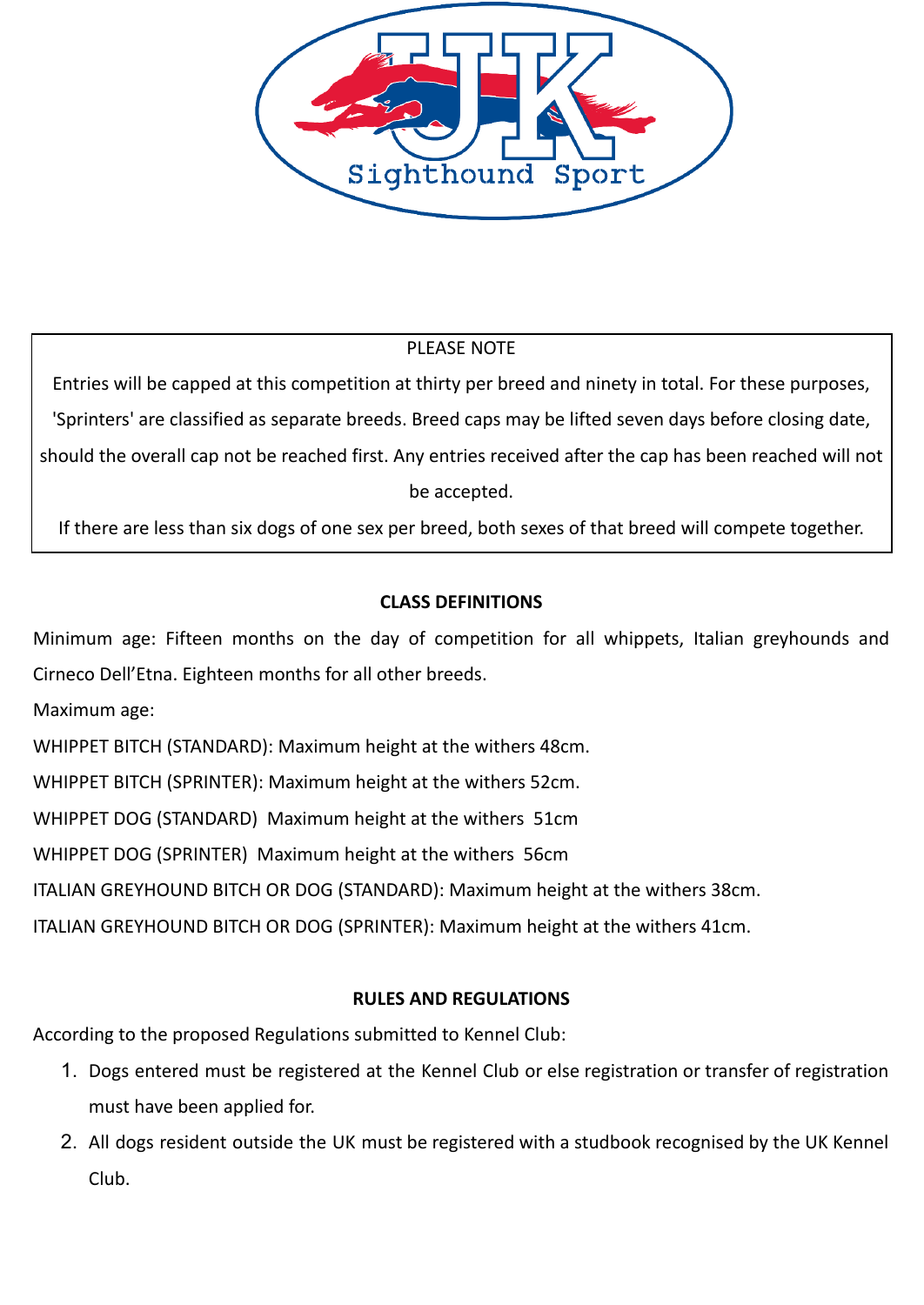

- 3. Entry Members £8.00 first dog, £6.00 each extra dog. Non-Members £15.00 first dog, £12.50 each extra dog.
- 4. Rosettes to fifth place.
- 5. The Committee reserves to itself the right to refuse entries.
- 6. A Lure Coursing Champion Certificate will be awarded to top scoring dogs/bitches in each breed provided that :
	- a. There are at least two dogs per breed at the start.

b. If there are more than six dogs of both sexes at the start, the Certificates will be awarded separately to dogs and bitches. If there are fewer than 6 of either sex all dog and bitch classes shall be amalgamated and only one set of certificates is awarded.

c. At least 75% of the maximum points are obtained.

7.Number of entries and number of Certificates.

a. If less than 2 dogs are participating at the start, then no Certificate shall be awarded in that class.

b. For classes with 2 – 6 participants, the Certificate shall be awarded to the top scoring dog.

c. For classes with 7 – 19 participants, Certificates shall be awarded to the two top scoring dogs.

d. For classes with 20 or more participants, a further Certificate shall be awarded for each additional 10 dogs.

e. If the winner is already a champion, the certificate goes to the second placed dog and so forth f. Standard and Sprinter classes shall be awarded separately.

- 7. Only dogs of above stated minimum age can complete (fifteen months small breeds/eighteen months large breeds
- 8. There will be a capping level of thirty per breed and ninety total entries. For these purposes, 'Sprinters' are classified as separate breeds. Breed caps may be lifted seven days before closing date, should the overall cap not be reached first.
- 9. Not For Competition entries will be accepted for dogs aged four calendar months and over.
- 10.No bitch in season can compete.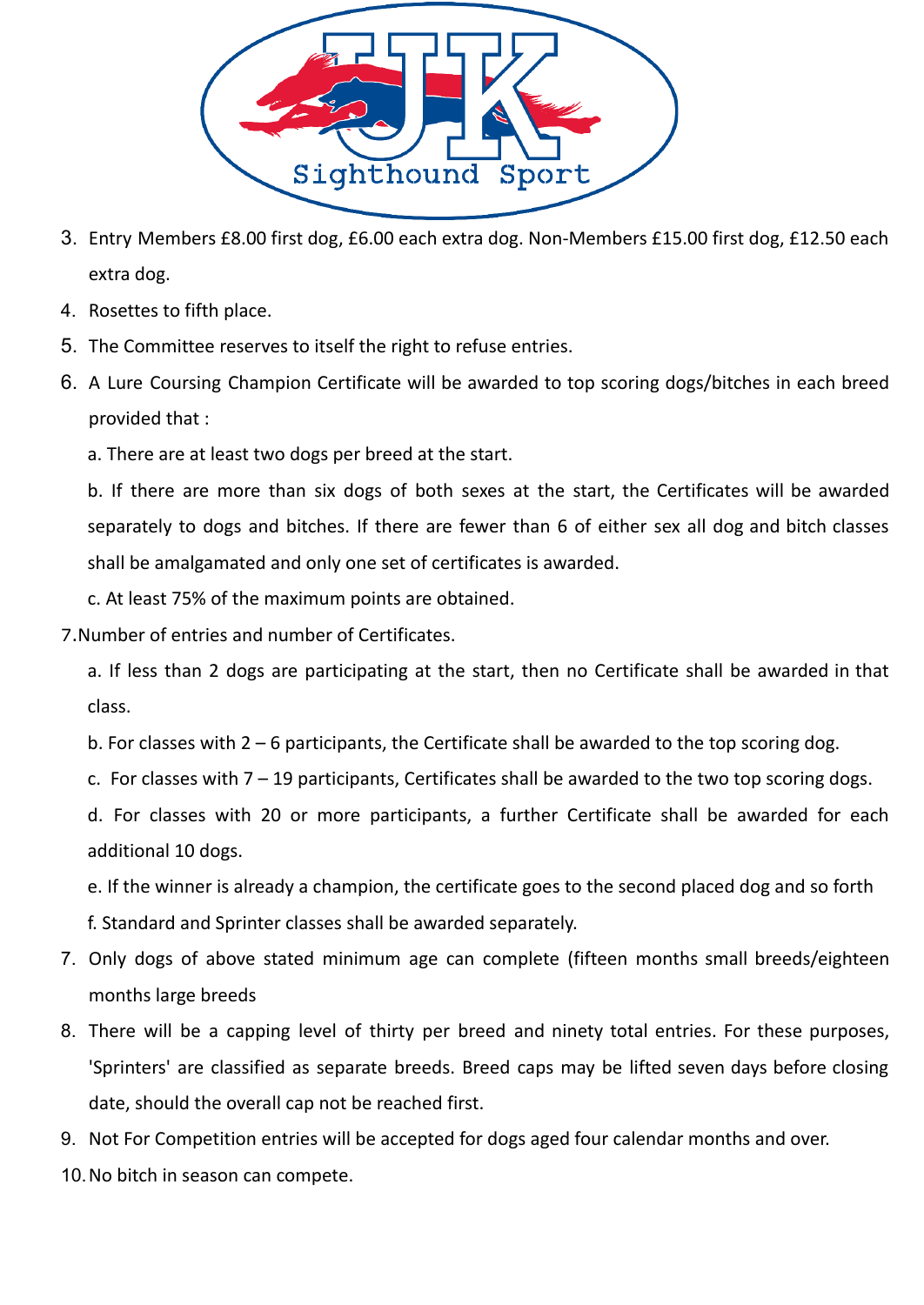

- 11. The mating of bitches within the precincts of the competition is forbidden.
- 12.No person shall carry out punitive correction or harsh handling of a dog at any time within the boundaries of the Competition.
- 13.Should a judge be unable to fulfil the appointment to judge the Committee reserves the right to appoint another judge.
- 14.No competitor shall impugn the decision of the judge or judges.
- 15.Judges may not judge a dog which is recorded in their ownership or part ownership.
- 16.Removal of dogs from Competition: Following a discussion between the competition management, a dog shall be prevented from competing and/or removed from the Field if it is: a. A bitch which is in season. b. Suffering from any infectious diseases or contagious disease. c. Interfering with the safety or chance of winning of an opponent. d. Of such temperament or is so much out of control as to be a danger to the safety of any person or other animal. e. Likely to cause suffering to the dog if it continues competing. The circumstances of such a removal shall be recorded in the competition Incident Book.
- 17.Lure Coursing is a competitive and physically strenuous activity. It is the responsibility of the owner/handler to ensure their dog is 'fit for function'. By completing the online entry form you confirm that to the best of your knowledge your dog is fit and able to take part in lure coursing on the day of the competition.
- 18.In the event that the competition is cancelled due to unforeseen circumstances, the society will refund fees, less reasonably incurred expenses. Competitors will be refunded in the manner in which they had entered the competition, but in any event the society will refund fees within three months of the competition date to all those who had entered and requested a refund within one month of the date.
- 19.Should the judge deem a re-run is required, any result from the previous run must be discounted.
- 20.Separate entry forms must be completed by each owner
- 21.Entry forms must be accompanied by the appropriate fees and supporting documentation.
- 22.Competition of Dogs Suffering from Contagious or Infectious Disease No dogs suffering from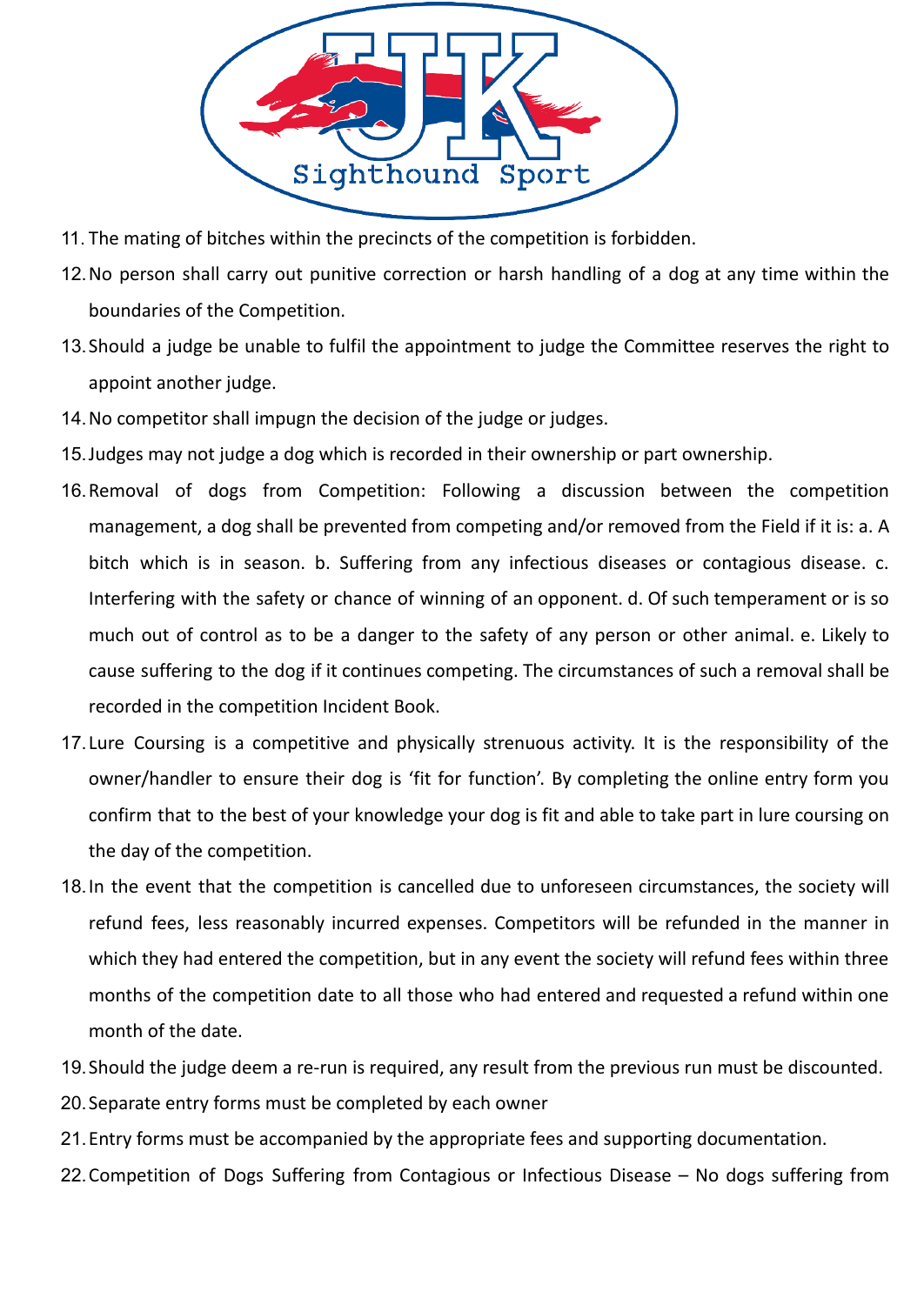

infectious or contagious disease or having been exposed to such disease during the period of 21 days prior to the Competition may compete.

- 23.It is the competitor's responsibility to be available for their allocated place in the running order.
- 24.No animal other than one officially entered shall be brought into the precincts of the event during its continuance, except any dogs registered to assist the disabled, or dogs required for educational or instructional purposes or by permission of the General Committee. However, at the discretion of the sporting society, a dog brought to the competition by a spectator may be admitted into the precincts of the competition, with the proviso that those in charge of the dog sign a declaration confirming the dog is free from disease and that the dog will be kept under proper control at all times.
- 25.Welfare of Dogs A competitor whose dog is entered at a lure coursing event should take all reasonable steps to ensure the needs of their dog(s) are met and should not knowingly put their dogs' health and welfare at risk by any action, default, omission or otherwise.

#### DOGS IN VEHICLES ON HOT DAYS

Your dog is vulnerable and at risk during hot weather. Keep the dog in the shade - take your own shade for example a large umbrella and always have plenty of water available to drink so your dog stays well hydrated. Avoid standing in exposed sunlight for extended lengths of time.